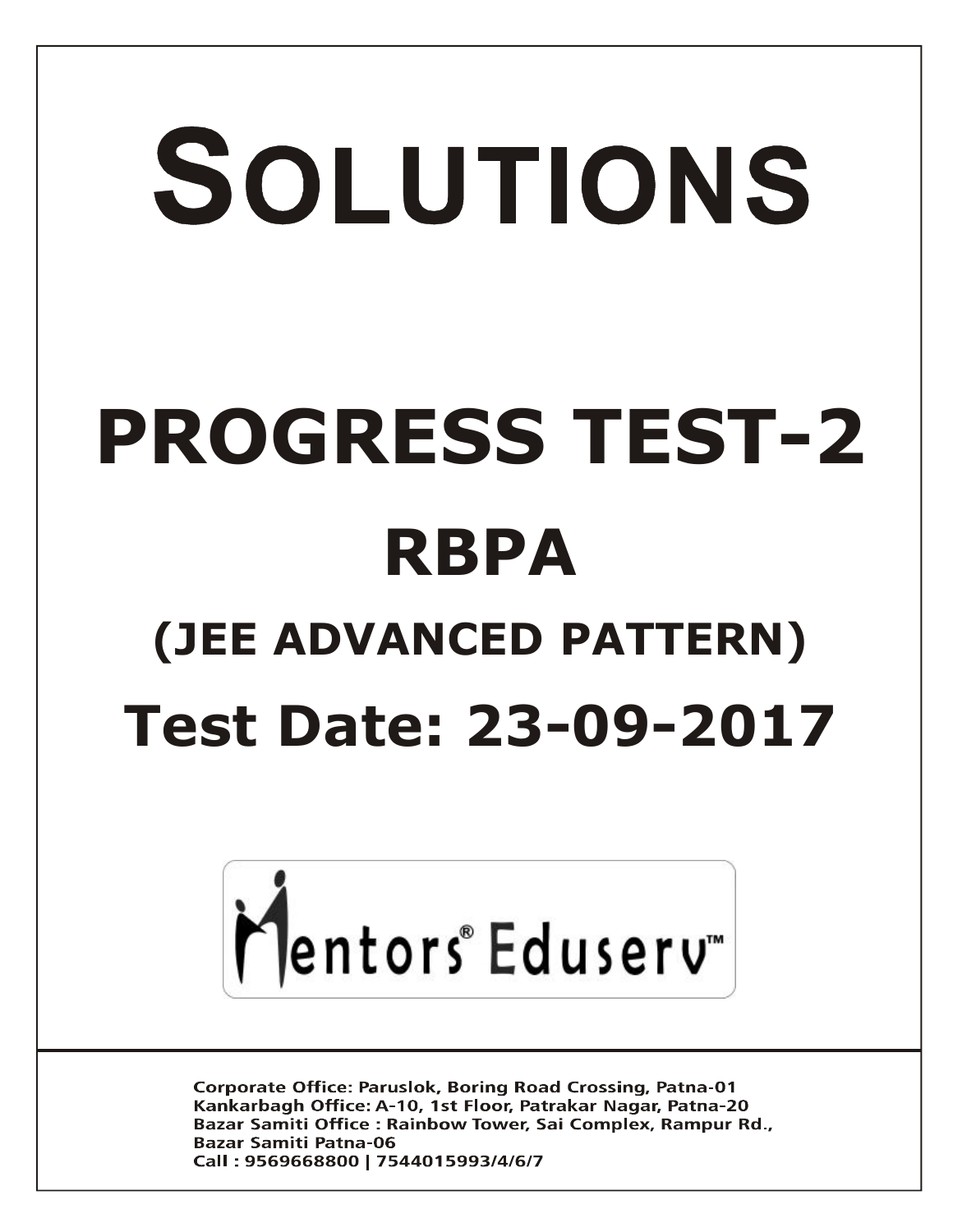

Mentors Eduserv<sup>-</sup>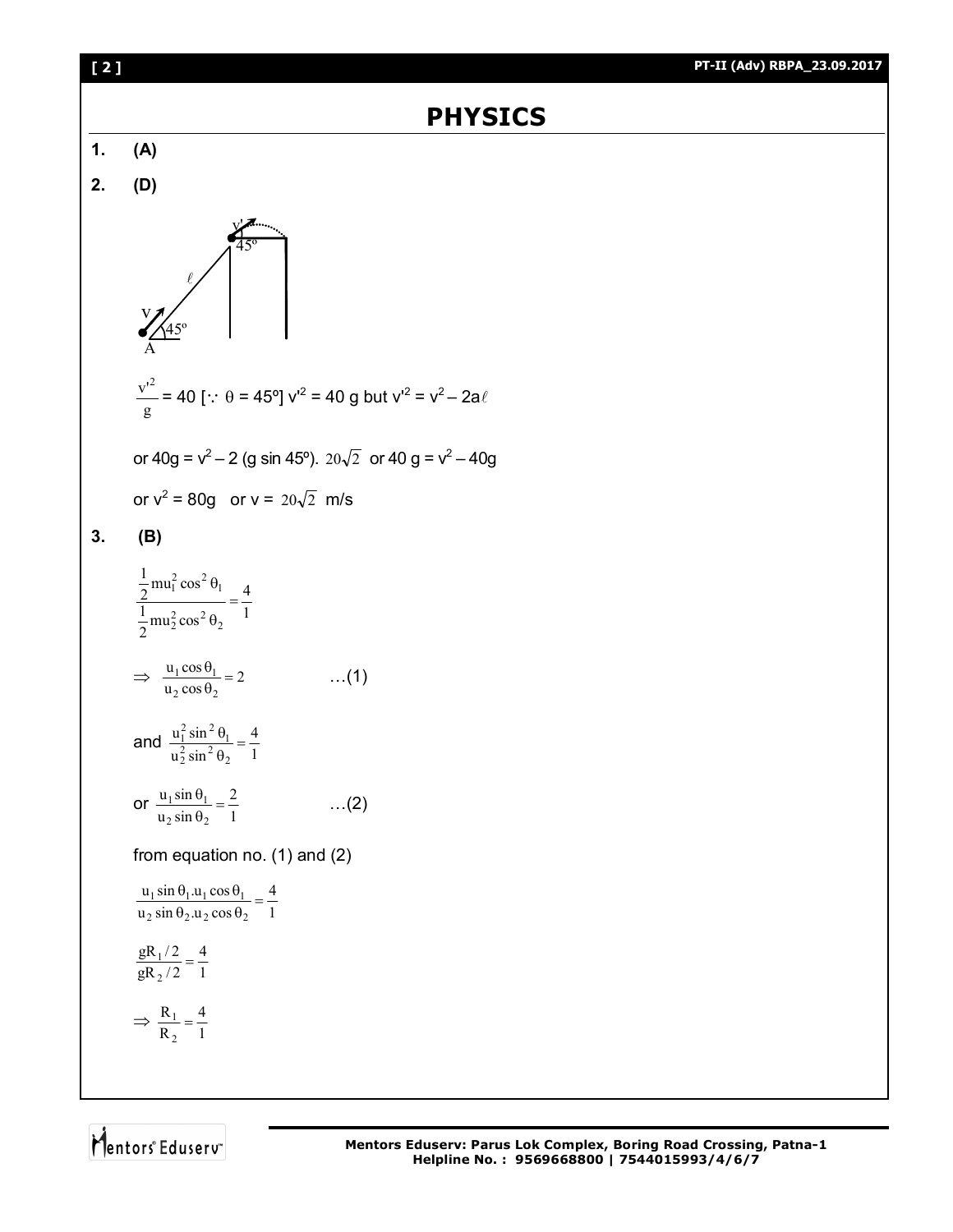# **4. (B)**

 $p$ - charge density of the cube

 $V_{\ell}^{\text{corner}}$  = potential at the corner of a cube of side  $\ell$ .

$$
V_{\ell}^{\text{centre}}
$$
 = potential at the centre of a cube of side  $\ell$ .

$$
V_{\text{d2}}^{\text{centre}}
$$
 = potential at the centre of a cube of side  $\frac{\ell}{2}$ .

$$
V_{\text{d2}}^{\text{corner}}
$$
 = potential at the corner of a cube of side  $\frac{\ell}{2}$ 

By dimensional analysis V $\ell^{\text{corner}} \propto \frac{Q}{\ell} = \rho \ell^2$ 

$$
V_{\ell}^{\text{corner}} = 4 V_{\ell/2}^{\text{corner}}
$$

But by super position  $V_{\ell}^{center} = 8 V_{\ell 2}^{corner}$  because the centre of the larger cube lies at a corner of the eight smaller cubes of which it is made

.

Therefore 
$$
\frac{V_{\ell}^{\text{corner}}}{V_{\ell}^{\text{center}}} = \frac{4V_{\ell/2}^{\text{corner}}}{8V_{\ell/2}^{\text{center}}} = \frac{1}{2}
$$

**5. (A)**

$$
6. (B, D)
$$

$$
a = -(g + kv^2) \Rightarrow \frac{vdv}{dh} = -(g + kv^2)
$$

$$
\Rightarrow \int_{v_0}^{0} \frac{v dv}{g + kv^2} = -\int_{0}^{h_{\text{max}}} dh \text{ on solving } h_{\text{max}} = 36 \text{ m}
$$

# **7. (A.B,C,D)**

Area under a-t curve :

$$
\Delta v = \text{Area } 1 = 2 \times 4 = 8
$$

$$
v - u = 8
$$

 $v = u + 8 = 0 + 8 = 8$  m/s

$$
v' - v =
$$
Area 2 =  $-\left(\frac{1}{2} \times 8 \times 2\right) = -8$  m/s

$$
v' = v - 8 = 8 - 8 = 0
$$

final velocity is zero at  $t = 10$  sec

**Displacement:** Can be directly calculated from a–t cure without using v–t curve.

 $\Delta S = u_0 t_0 + (area under a-t curve) (t_0 - t_c)$ 

$$
\big|\bigwedge^2\mathsf{entors}^*\,\mathsf{Eduserv}^*\big|
$$

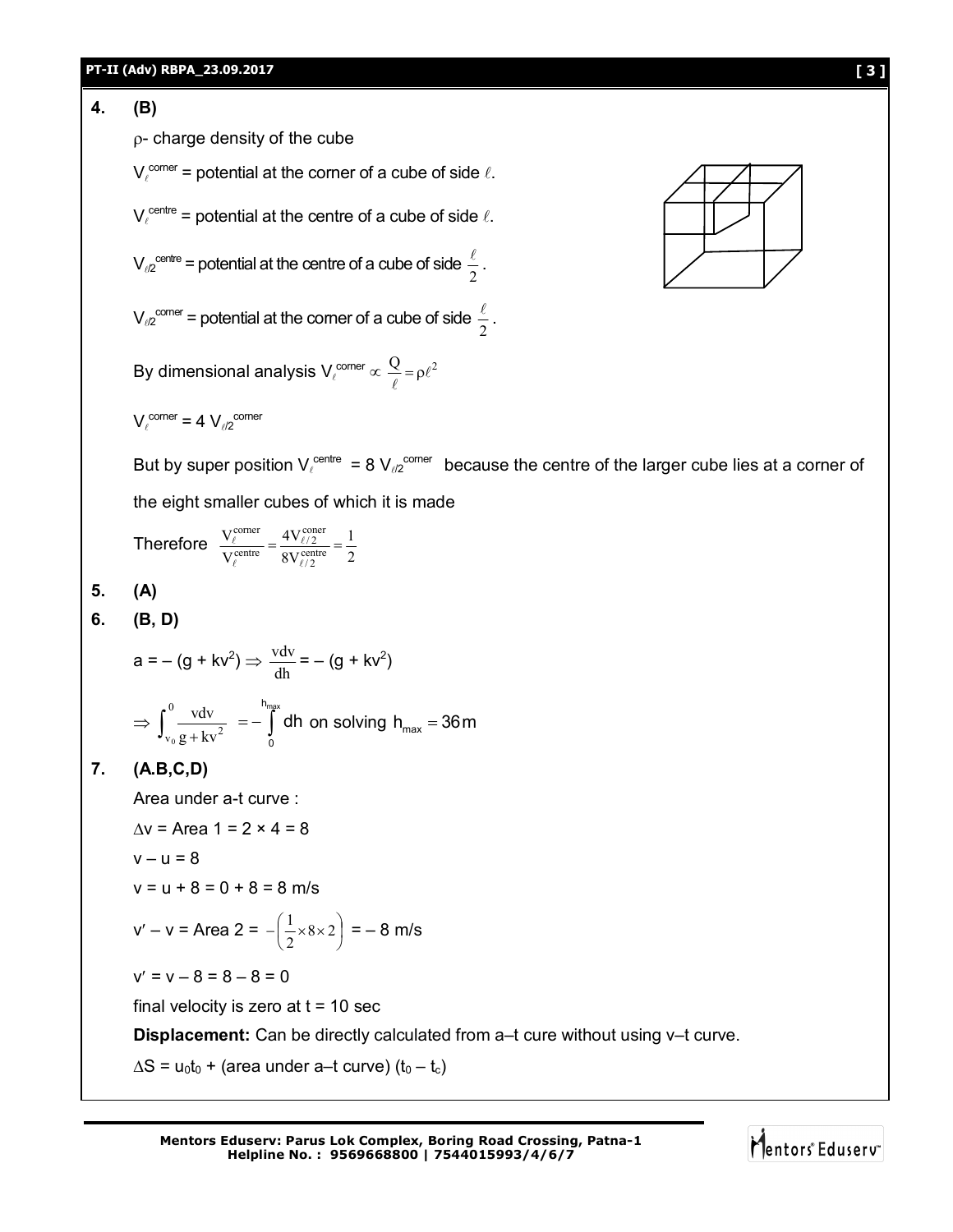$(10,0)$ 

4

2,4

 $2,0$  o $C_2$ 

 $2, -2$ 

–2



**[ 4 ] PT-II (Adv) RBPA\_23.09.2017** Where  $\Delta S$  = displacement  $u_0$  = initial velocity  $t_0$  = total time  $t_c$  = Abscissa of centroid of corresponding area Centroid of area 1:  $C_1 = (1,2)$ Centroid of area 2 :  $C_2 = \left|\frac{17}{2}, \frac{2}{3}\right|$ J  $\left(\frac{14}{2},\frac{-2}{2}\right)$  $\backslash$  $(14 -$ 3  $\frac{4}{3}, \frac{-2}{3}$ 14  $\Delta S = 0 + 8 [10 - 1] + \left[ (-8) \left( 10 - \frac{14}{3} \right) \right]$  $\overline{\phantom{a}}$  $\overline{\mathsf{L}}$  $\left| (-8) \right| 10 - \frac{14}{2}$ J  $\left(10-\frac{14}{2}\right)$  $\overline{\phantom{0}}$  $(-8) \left( 10 - \frac{14}{3} \right)$  $= 8 \times 9 + \left[ -8 \times \frac{10}{3} \right]$  $\overline{\phantom{a}}$  $\overline{\phantom{a}}$  $\left[-8 \times \frac{16}{3}\right]$  $= 8 \left[ 9 - \frac{10}{3} \right]$  $\overline{\phantom{a}}$ L  $9 - \frac{16}{3}$  $= 8 \times \left\lfloor \frac{11}{3} \right\rfloor$  $\overline{\mathcal{L}}$  $\overline{\mathsf{L}}$  $\mathbf{r}$ 3 11  $= 8 \times 3.666$  $= 8 \times 3.67$  $AS = 29.36 m$ **8. (A,B)** Area under graph gives change in velocity

Train starts from rest and comes to rest

Therefore,

Positive area = negative area

 $8 \times 1 + 6 \times 2 = 2 \times \Delta t$ 

$$
8 + 12 = 2\Delta t
$$

$$
\Delta t = \frac{20}{2} = 10 \text{ sec}
$$

Displacement & distance are equal in this case displacement can be directly calculated from at curve without using v-t curve as follows

 $\Delta S$  = ut<sub>0</sub> + (area under a-t curve) (t<sub>0</sub> – t<sub>c</sub>)

Where  $u \rightarrow$  initial velocity

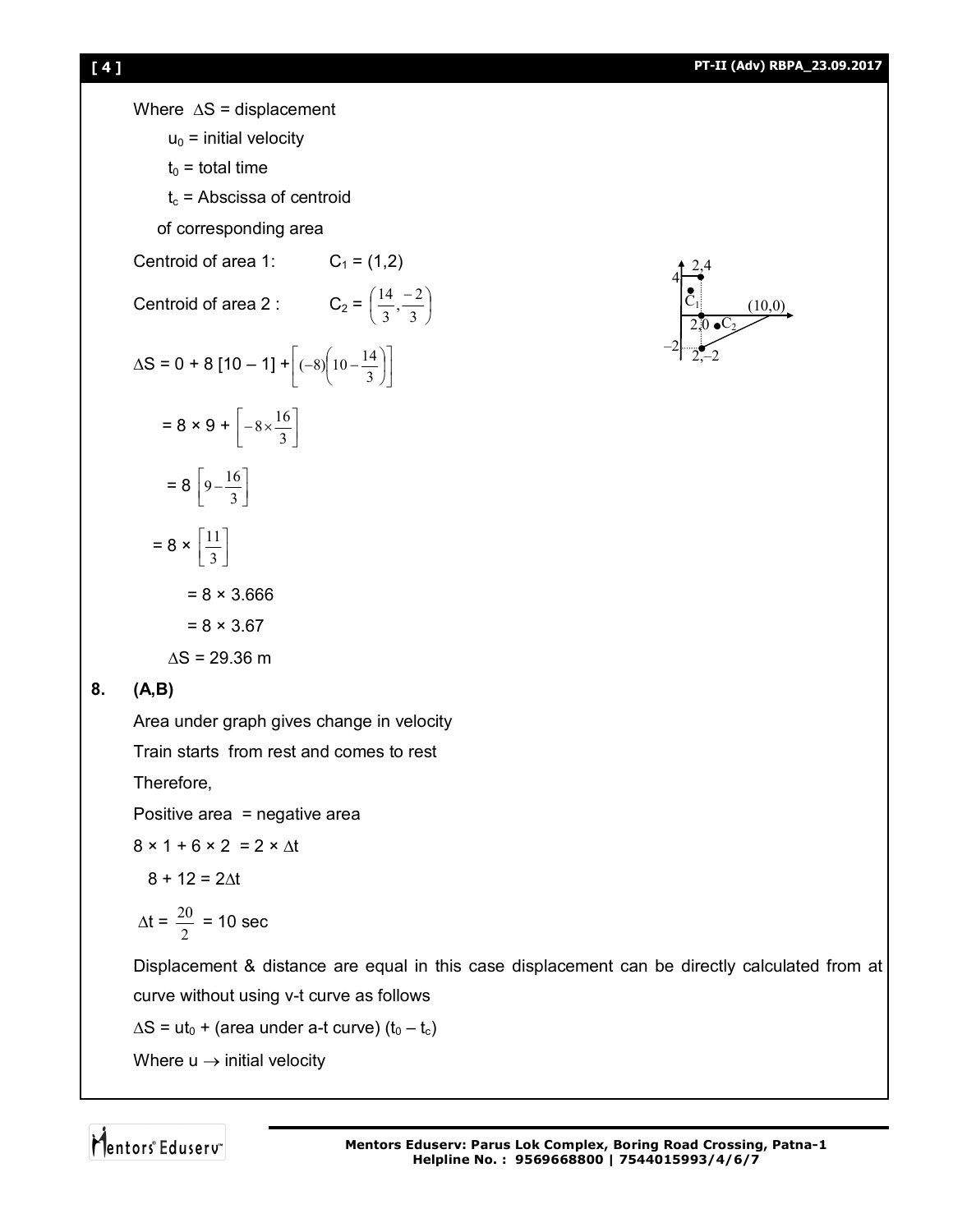**PT-II (Adv) RBPA\_23.09.2017 [ 5 ]** t<sup>0</sup> total time t<sup>c</sup> abscissa of centroid of corresponding area s = 8 [34 – 4] + 12 [34–11] + (–20) [34–29] = 8 × 30 + 12 × 23 – 20 × 5 = 240 + 276 – 100 = 516 – 100 s = 416 m **9. (A, C) 10. (B,C) 11. (A,C)** Near positive charge net potential is positive and near negative charge potential is negative. Q<sup>1</sup> is positive & Q<sup>2</sup> is negative, at 1 potential is zero and this point is near to Q<sup>2</sup> Magnitude of Q<sup>1</sup> is more than magnitude of Q2. **12. (B, C)** 0 2 0 0 2 2 *x m qB v v* 0 *v* 2*v* 2 2 0 0 *v v m x v qE a n* <sup>8</sup> <sup>11</sup> <sup>14</sup> t(s) <sup>0</sup> 1 2 a(m/s<sup>2</sup> ) –2 4 24 29 34

$$
R = \frac{v^2}{a_n} = \frac{[m^2v_0^2 + 2qE_0mx_0]^{\frac{3}{2}}}{qE_0v_0m^2} = 4\sqrt{2}x_0
$$
  
:. **(B) and (C)**

 $\boldsymbol{0}$ 

**13. (B, D)**

As, *A* and *C* are equidistance from the wire and *E*  $\rightarrow$ is perpendicular to wire so both *A* and *C* are at same potential.

 $W_{ABC}$  = 0 also from symmetry,  $W_{AB}$  = –  $W_{BC}$ 

**(B, D)**

**14. (2)**

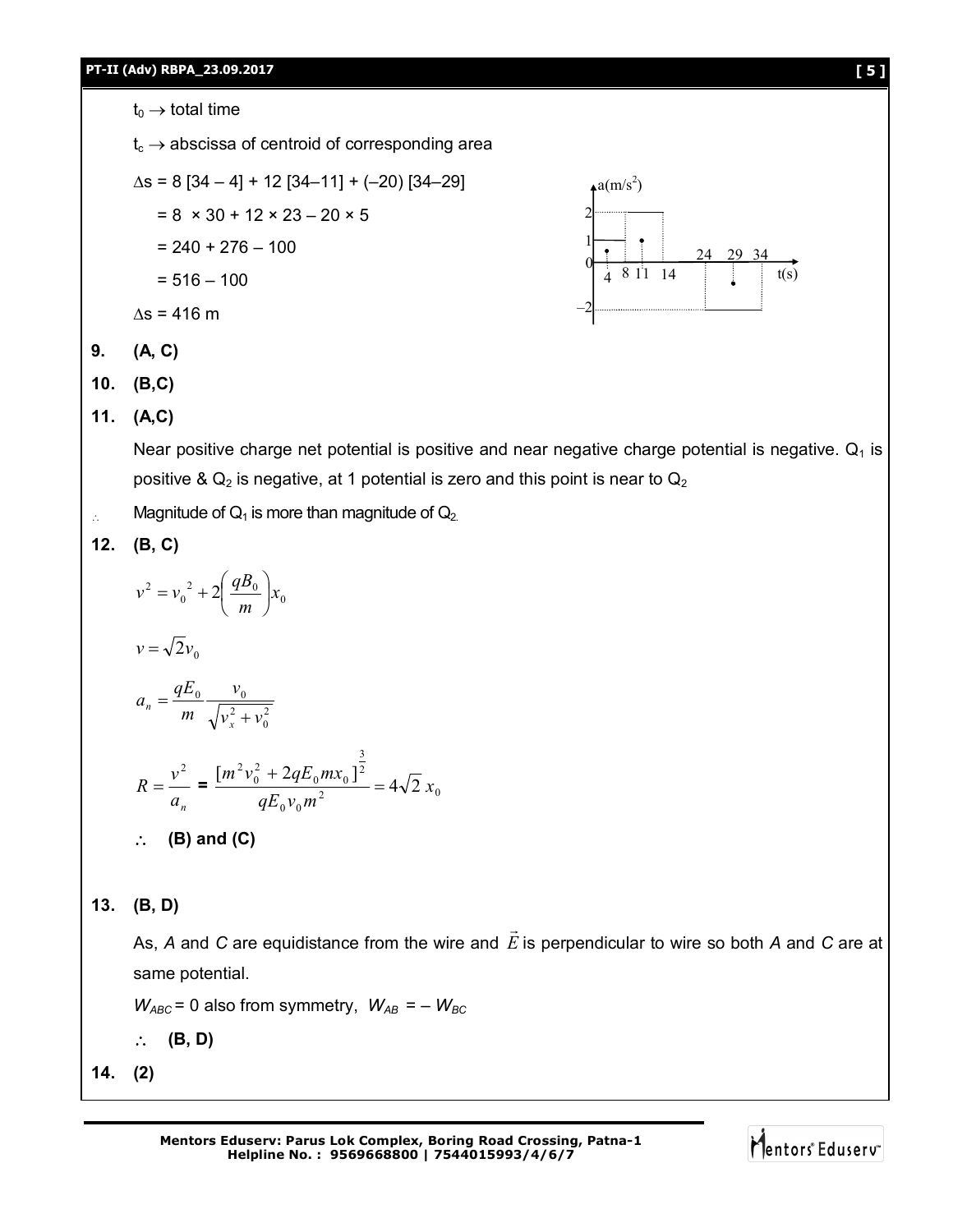The trajectory of the grasshopper is a parabola, which touches the trunk at two symmetrically placed points, B and B\* on the two sides of the trunk (at the moment we don't know anything about these points-they may or may not coincide at the topmost point E. of the trunk). The grasshopper takes off from point A with an initial speed  $v_1$  and at an angle  $\theta$  with the horizontal, as shown in the figure. At the tangential points B and B<sup>\*</sup> the grasshopper's velocity is  $v_2$ , making an angle  $\beta$  with the horizontal.

$$
\overbrace{\mathbf{r}}^{\mathbf{B}}\overbrace{\mathbf{r}}^{\mathbf{B}^{\mathbf{B}^{\mathbf{B}^{\mathbf{B}^{\mathbf{B}}}}}}\mathbf{r}
$$

For the sake of simplicity we choose  $\beta$  as the independent variable of the problem. At point B the vertical component of velocity is

 $v_2$ sin $\beta$  = gt<sub>2</sub>,

where  $t_2$  is the time of flight for the BC section of trajectory (C is the peak of the parabola). The corresponding horizontal displacement BF is

 $v_2t_2\cos\beta = R \sin \beta$ .

Multiplying these equations together we obtain

$$
v_2^2 = \frac{gR}{\cos \beta}.
$$

Again on solving we get,

$$
v_1^2 = v_2^2 + 2gR (1 + \cos \beta)
$$
  
= 
$$
\frac{gR}{\cos \beta} + 2gR (1 + \cos \beta)
$$

$$
= 2gR\left(1+\cos\beta + \frac{1}{2\cos\beta}\right).
$$

We can calculate the minimum value of  $v_1$  using differential calculus. However, there is a less complicated method available which uses the inequality between arithmetic and geometric means :

$$
\frac{1}{2}\left(\cos\beta + \frac{1}{2\cos\beta}\right) > \sqrt{\cos\beta \frac{1}{2\cos\beta}} = \frac{\sqrt{2}}{2}.
$$

Mentors<sup>e</sup> Eduserv<sup>-</sup>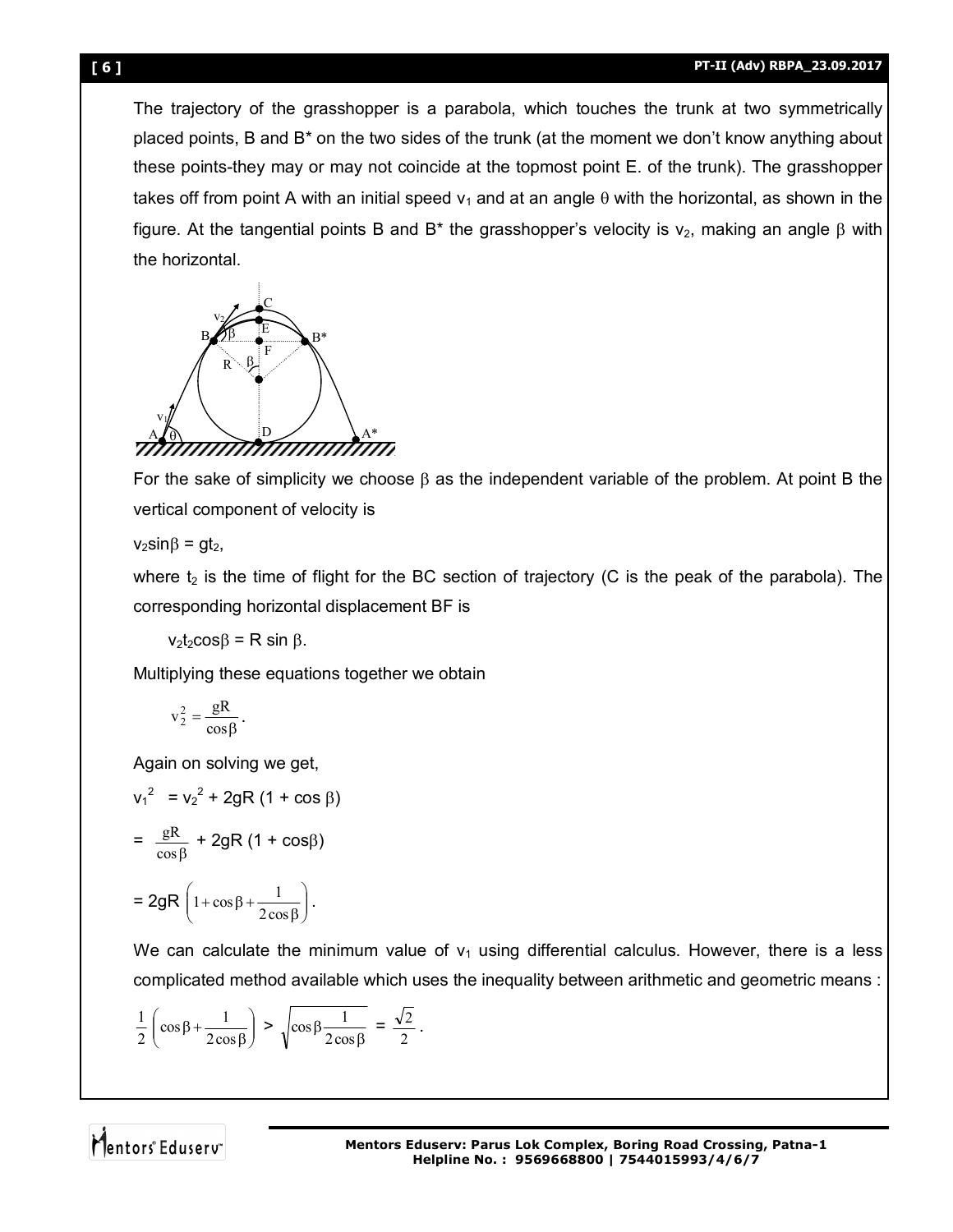So the minimum value of  $cos\beta + 1/(2cos\beta)$  is equal to  $\sqrt{2}$  and, therefore,  $\beta = 45^{\circ}$ . The case  $\beta = 0$ requires a larger initial velocity since 1.5 >  $\sqrt{2}$ ; it follows that the trajectory with the minimum initial speed does not in fact touch the trunk at its topmost point. The gravitational potential energy of the grasshopper is greater at the peak of the parabola than at the uppermost point of the trunk, but its kinetic energy and total energy are smaller than they would be for a top-touching trajectory. The numerical value of the minimal initial speed is  $v_1^{\text{min}} = \sqrt{2gR(1+\sqrt{2})}$ 

$$
15. (6)
$$

 $\vec{V}_{B\ell}$  = 4 m/s  $\uparrow$ 

$$
\vec{V}_{B\ell} = \vec{V}_B - \vec{V}_\ell
$$

$$
4 \text{ m/s} = \vec{V}_B - 2 \text{ m/s}
$$

$$
\vec{V}_{B} = 4 + 2 = 6
$$
 m/s.

# **16. (2)**

$$
\frac{dx}{dt} = v_0 - \frac{v_0 t}{5}
$$

$$
\Rightarrow x = v_0 t - \frac{v_0 t^2}{10}
$$

where x can be either +10 or –10.

$$
10t - t^2 = 10 \Rightarrow t = \frac{10 \pm \sqrt{60}}{2}
$$
  

$$
10t - t^2 = -10 \Rightarrow t = \frac{10 \pm \sqrt{140}}{2}
$$
  
for 2<sup>nd</sup> event,  $t = \frac{10 + \sqrt{60}}{2}$   
and for 3<sup>rd</sup> event,  $t = \frac{10 + \sqrt{140}}{2}$   
 $\Delta t \approx 2 \text{ sec}$   
**17.** (2)

Since potential is decreasing, so  $q_1$  is +ve and  $q_2$  is -ve

$$
\frac{Kq_1}{\left(a+\frac{a}{3}\right)} = \frac{Kq_2}{\left(a-\frac{a}{3}\right)}, \frac{q_1}{q_2} = \frac{2}{1}, q_1:q_2 = \mathbf{2}:\mathbf{1}
$$

**Mentors Eduserv: Parus Lok Complex, Boring Road Crossing, Patna-1 Helpline No. : 9569668800 | 7544015993/4/6/7**

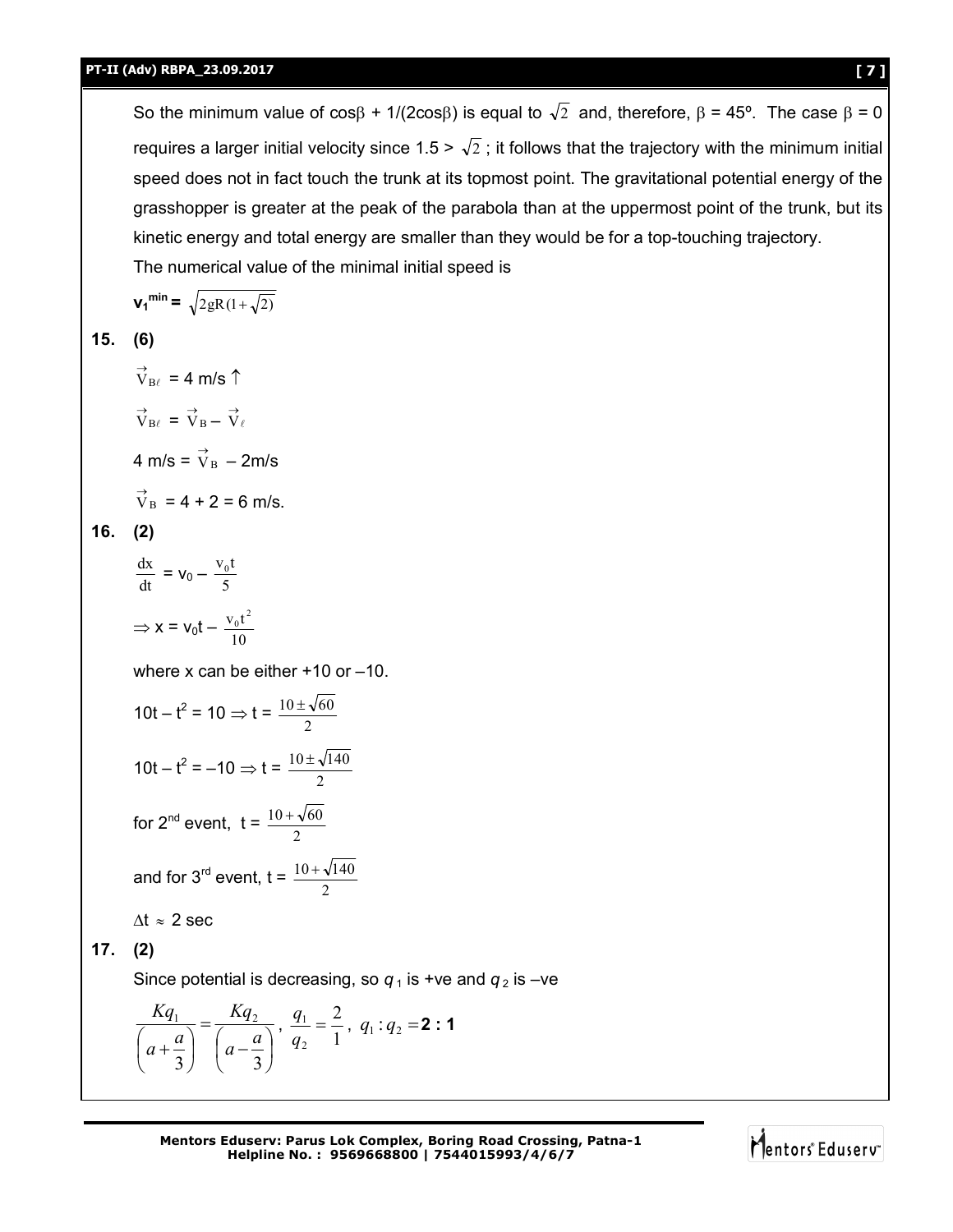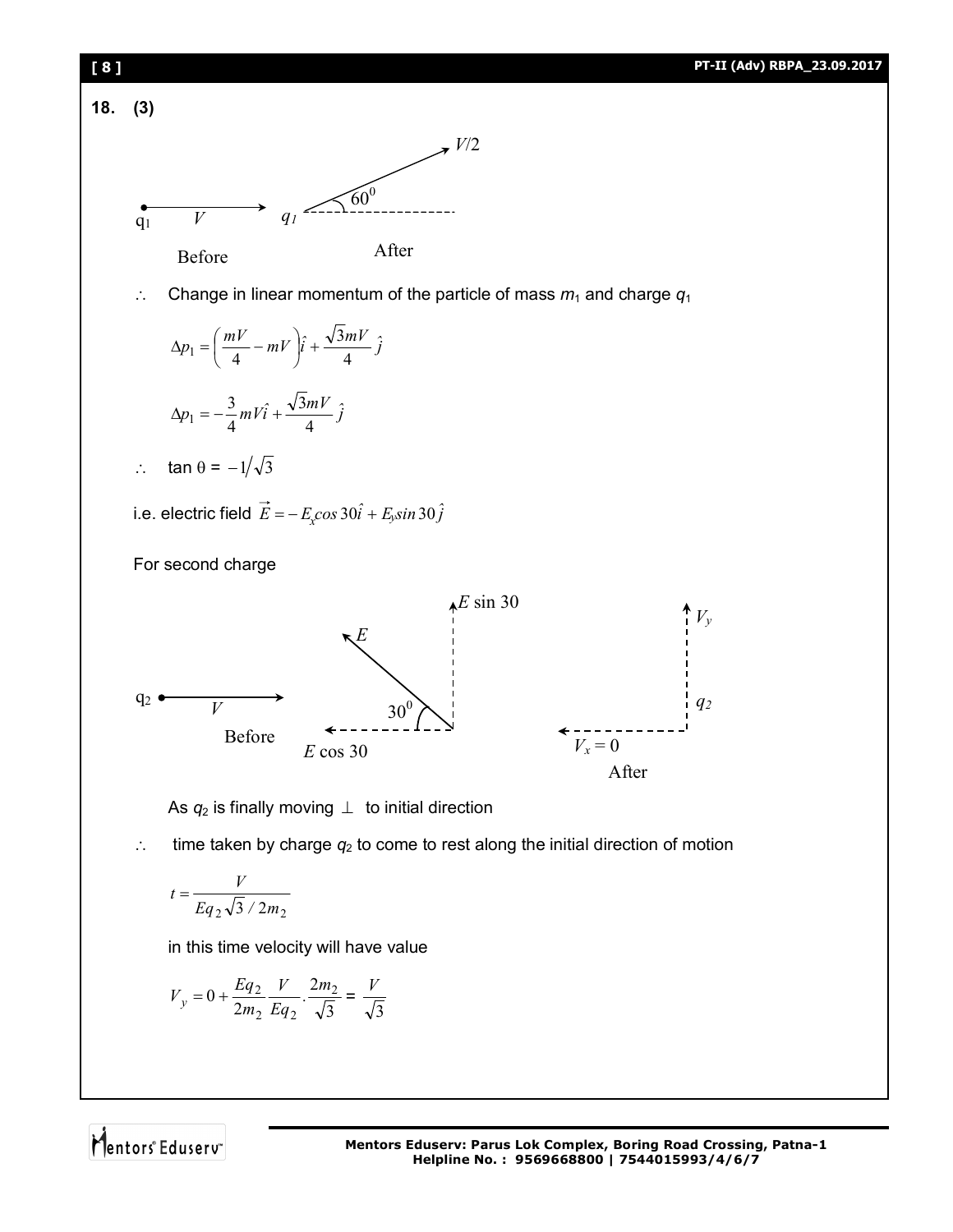**PT-II (ADV) RBPA\_23.09.2017** [ **9** ]

**CHEMISTRY 19. (C)**  $H_2S \longrightarrow \alpha \simeq 90^\circ$  $NH<sub>3</sub> \longrightarrow \beta < 109.5^{\circ}$ (due to  $I.p. - B.P. > B.P - B.P$ )  $SIH<sub>A</sub> \longrightarrow \gamma = 109.5^{\circ}$  $BF_3 \longrightarrow \delta = 120^{\circ}$ Bond angle order =  $\delta$  >  $\gamma$  >  $\beta$  >  $\alpha$ **20. (A)** H N H F F B F H— 3 3  $\mathsf{N} \to \mathsf{Sp}$  $\operatorname{\mathsf{B}}\to\operatorname{\mathsf{Sp}}$  $\rightarrow$  Sp<sup>3</sup>  $\Big\downarrow$ <br> $\rightarrow$  Sp<sup>3</sup>  $\Big\downarrow$ **21. (A)** Due to +R effect of  $-NH_{2}$  group at  $=$  N - H in option A **22. (D) 23. (A)** At A and D the temperatures of the gas will be equal, so  $\Delta E = 0$ ,  $\Delta H = 0$ Now w = w<sub>AB</sub> + w<sub>BC</sub> + w<sub>CD</sub> = – P<sub>0</sub>V<sub>0</sub> – 2P<sub>0</sub>V<sub>0</sub> ln 2 + P<sub>0</sub>V<sub>0</sub> = – 2P<sub>0</sub>V<sub>0</sub> ln 2 and q =  $-$  w = 2  $P_{0}$  V<sub>0</sub> ln 2 **24. (A), (C), (D) 25. (A), (C)** The adiabatic equations are 1.  $T_1V_1^{\gamma-1} = T_2V_2^{\gamma-1}$ 2.  $P_1V_1^{\gamma} = P_2V_2^{\gamma}$ 3.  $\frac{1}{\mathbf{D}^{\gamma-1}}$ 1 1 P T  $\gamma$ γ  $=\frac{1}{\mathbf{D}^{\gamma-1}}$ 2 2 P T  $\gamma$ γ **26. (C), (D) 27. (A), (C)**

**Mentors Eduserv: Parus Lok Complex, Boring Road Crossing, Patna-1 Helpline No. : 9569668800 | 7544015993/4/6/7**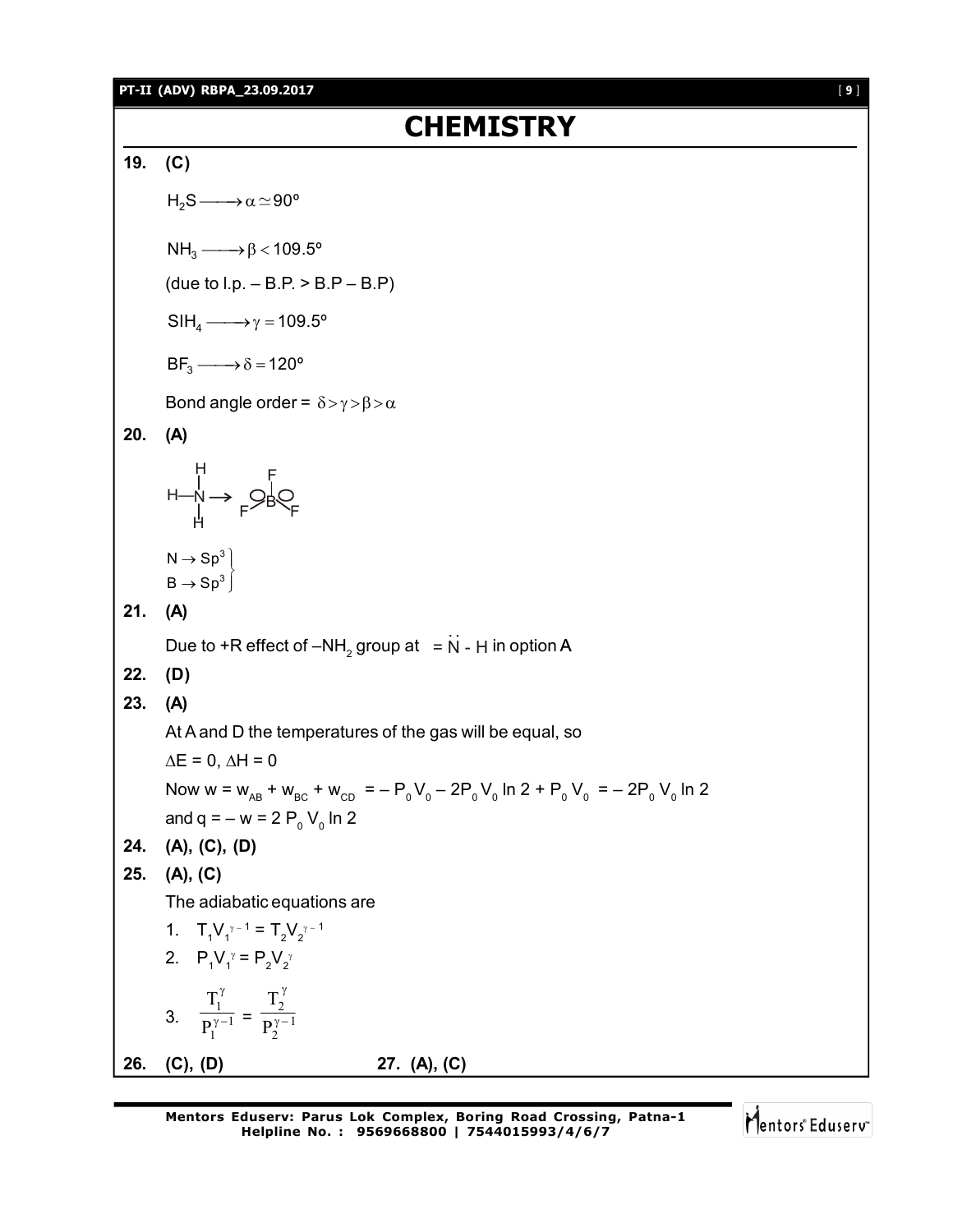[ **10** ] **PT-II (ADV) RBPA\_23.09.2017**

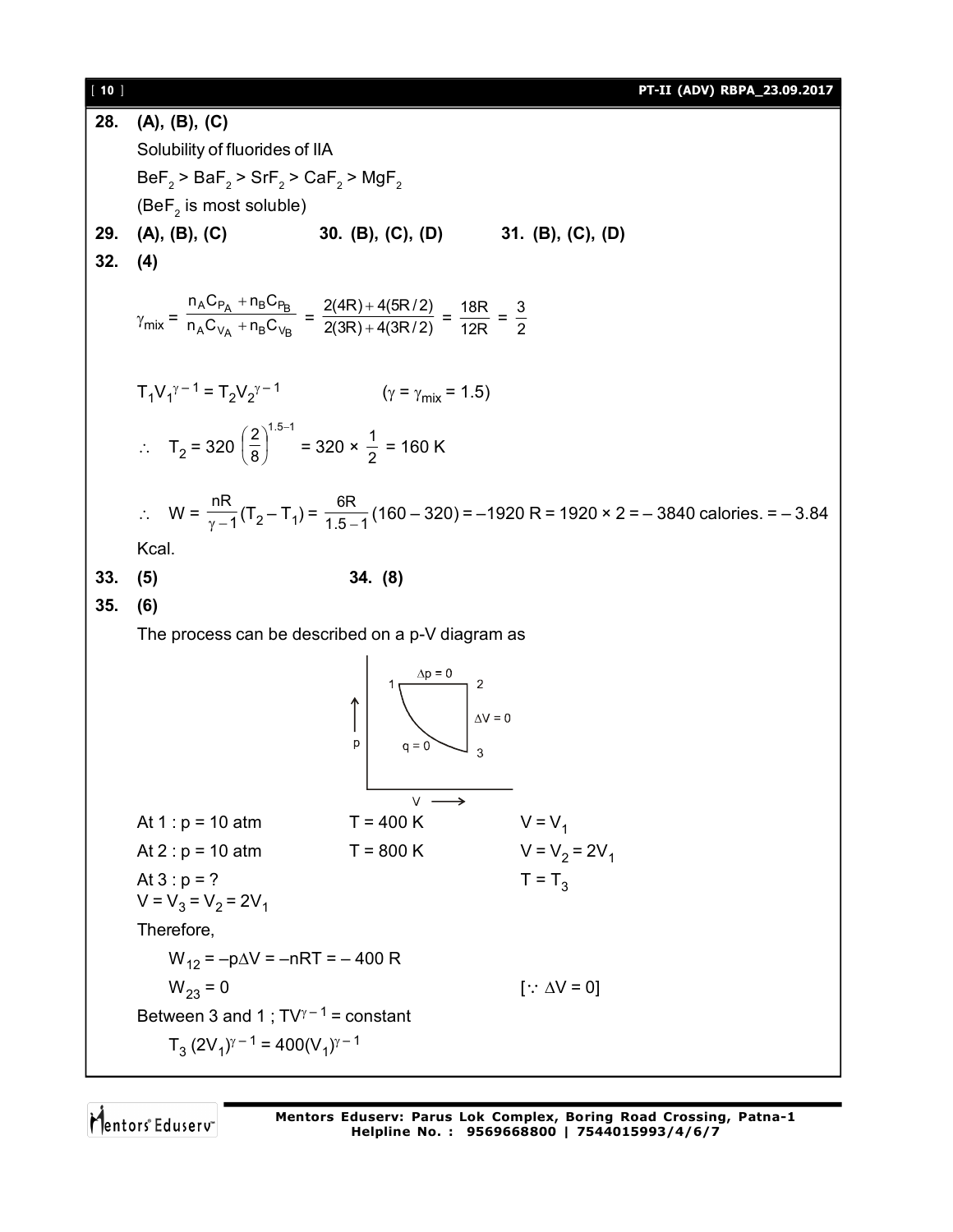**PT-II (ADV) RBPA\_23.09.2017** [ **11** ]

 $\Rightarrow$  T<sub>3</sub> = 400 2/3 2  $\frac{1}{2}$ J  $\left(\frac{1}{2}\right)$  $\backslash$  $\left(\frac{1}{2}\right)^{2/3}$  = 252 K  $\Rightarrow$  W<sub>31</sub> =  $\Delta E_{31}$  = nC<sub>V</sub>(T<sub>1</sub> - T<sub>3</sub>) =  $\frac{3}{2}$ R(400 - 252) = 222 R  $\Rightarrow$  W<sub>12-31</sub> = W<sub>12</sub> + W<sub>23</sub> + W<sub>31</sub> = -178 R = -178 × 2 = -356 cal **36. (9)** Heat evolved by 101.972 watt bulb in 15 minutes =  $w \times t$  (sec)  $= 101.972 \times 60 \times 15 = 91,774.85$ Volume of room = volume of air =  $5 \times 4 \times 3 = 60$ m<sup>3</sup>  $= 60 \times 10^6$  mL  $\therefore$  Mass of air in room  $= 60 \times 10^{6} \times 1.22 \times 10^{-6}$  kg = 73.2 kg Since, heat given by bulb = Heat taken by (roof + wall) + heat taken by air or,  $91,774.8 = [50 \times 10^3 \times \Delta T] + [73.2 \times 10^3 \times 0.71 \times \Delta T]$  $\Lambda T = 0.9K = 9 \times 10^{-1}K$ 

# **MATHEMATICS**

37. **(B)**  
\nLet 
$$
f(x) + g(x) = F(x)
$$
  
\n $f(x) - g(x) = G(x)$   
\nsince  $\lim_{x \to a} F(x)$  and  $\lim_{x \to a} G(x)$  exists  
\nhence  $\lim_{x \to a} \frac{F(x) + G(x)}{2}$  and  $\lim_{x \to a} \frac{F(x) - G(x)}{2}$  must exist i.e.  
\n $\lim_{x \to a} f(x) \cdot g(x)$  also exists. ]  
\n38. **(D)**  
\n
$$
y = 3 \sin^{-1} \sin\left(x + \frac{\pi}{2}\right) = \begin{cases} 3\left(x + \frac{\pi}{2}\right), & \frac{-\pi}{2} \le x + \frac{\pi}{2} \le \frac{\pi}{2} \\ 3\left[\pi - \left(x + \frac{\pi}{2}\right)\right], & \frac{\pi}{2} < x + \frac{\pi}{2} \le \frac{3\pi}{2} \end{cases} = \begin{cases} 3x + \frac{3\pi}{2}, -\pi \le x \le 0 \\ \frac{3\pi}{2} - 3x, & 0 < x \le \pi \end{cases}
$$
\nClearly function is not differentiable at  $x = 0$  and hence by property of periodic function it is not differentiable at  $x = \pi$ ;  $\pi \in I$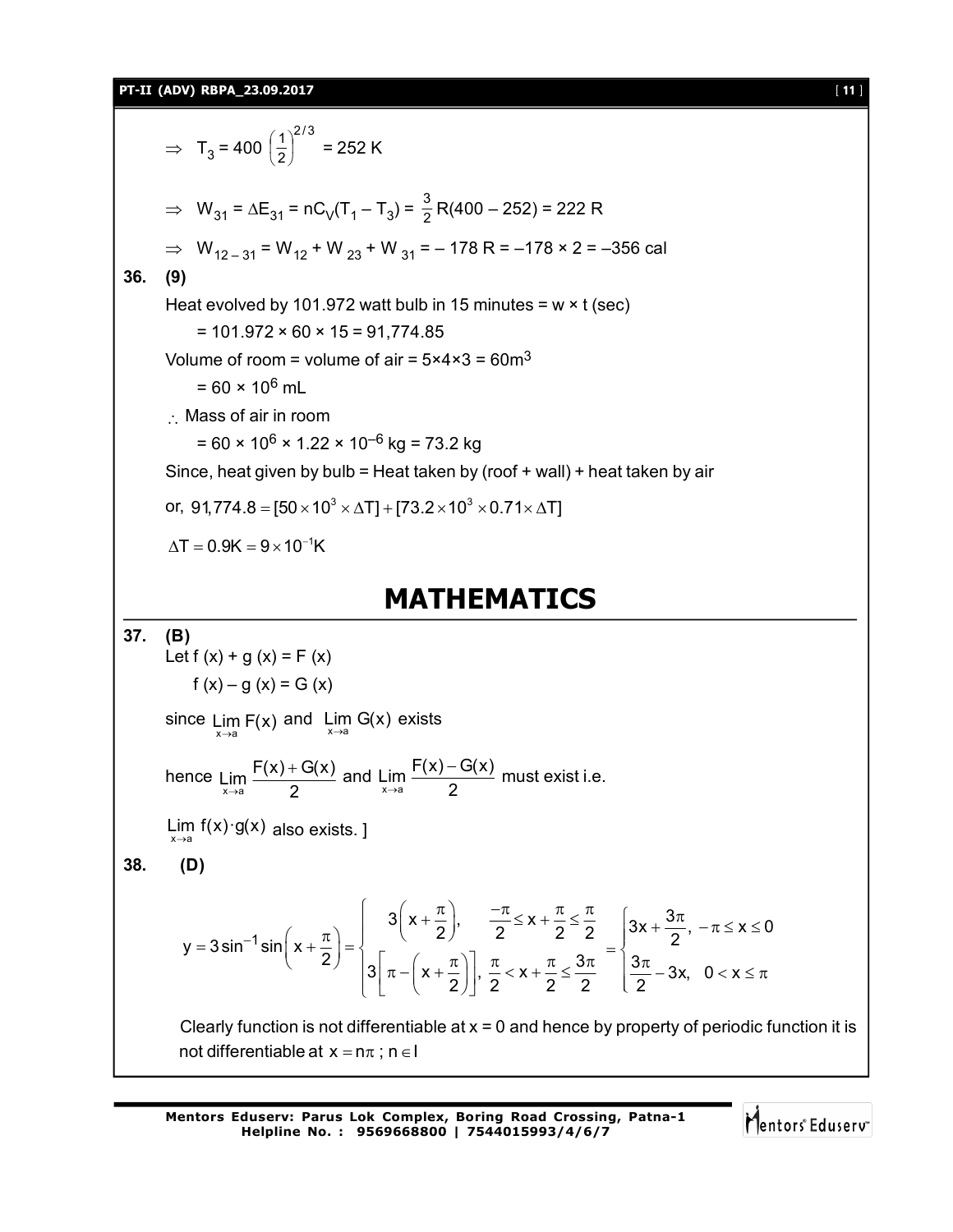[ **12** ] **PT-II (ADV) RBPA\_23.09.2017 39. (B)** 1 Tangent : ty =  $x + t^2$ , tan $\theta$  = t 1 1  $\frac{1}{2}$ (2t<sup>2</sup>) (2t)  $A(-t^2,0)$  $S(1,0)$ Area A =  $\frac{1}{2}$ (AN) (PN) = A =  $2t^3 = 2(t^2)^{3/2}$  $\therefore$   $t^2 \in [1,4]$  & A<sub>max</sub> occurs when  $t^2 = 4 \Rightarrow A_{max} = 16$ **40. (B)**  $f(f(x)) = x$  $a\left(\frac{ax+b}{b}\right)+b$  $\left(\frac{ax+b}{cx+d}\right)+b$ <br>  $\left(\frac{ax+b}{cx+d}\right)+d$  $\frac{c(x+d)}{c(\frac{ax+b}{a})+d} = x$  $cx + d$  $c(a+d)x^2 + (d^2 - a^2)x - b(a+d) = 0$  $\Rightarrow$ a + d = 0  $\Rightarrow$  a = -d Now,  $f(1) = 1 \Rightarrow c = 2a + b$ . &  $f(5) = 5 \implies 25c = 10a + b$ & hence  $a = 3c \Rightarrow b = -5c$  $\therefore f(x) = \frac{3x-1}{2}$  $f(x) = \frac{3x - 5}{x}$  $x - 3$  $\overline{\phantom{0}}$ **41. (C)**  $r_1 + r_2 + r_3 + r = 4R + 2r = 2.(2R) + 2r = 2 \times 10 + 2 \times 2 = 24$  unit  $(x \cdot r = (s - a) \tan A / 2 = (12 - 10) \tan 45^\circ = 2$  and  $2R = 10$ **42. (A,B,C,D) (A)** Let  $f(x) = e^{[x]}$  and  $g(x) = e^{[x]}$  $R.H.L. = 1$  $=$ [x]  $\lim_{x\to 0} e^{\vert x\vert} =$  where [x] denotes G.I.F. $L.H.L. = \frac{1}{1}$  $=$ e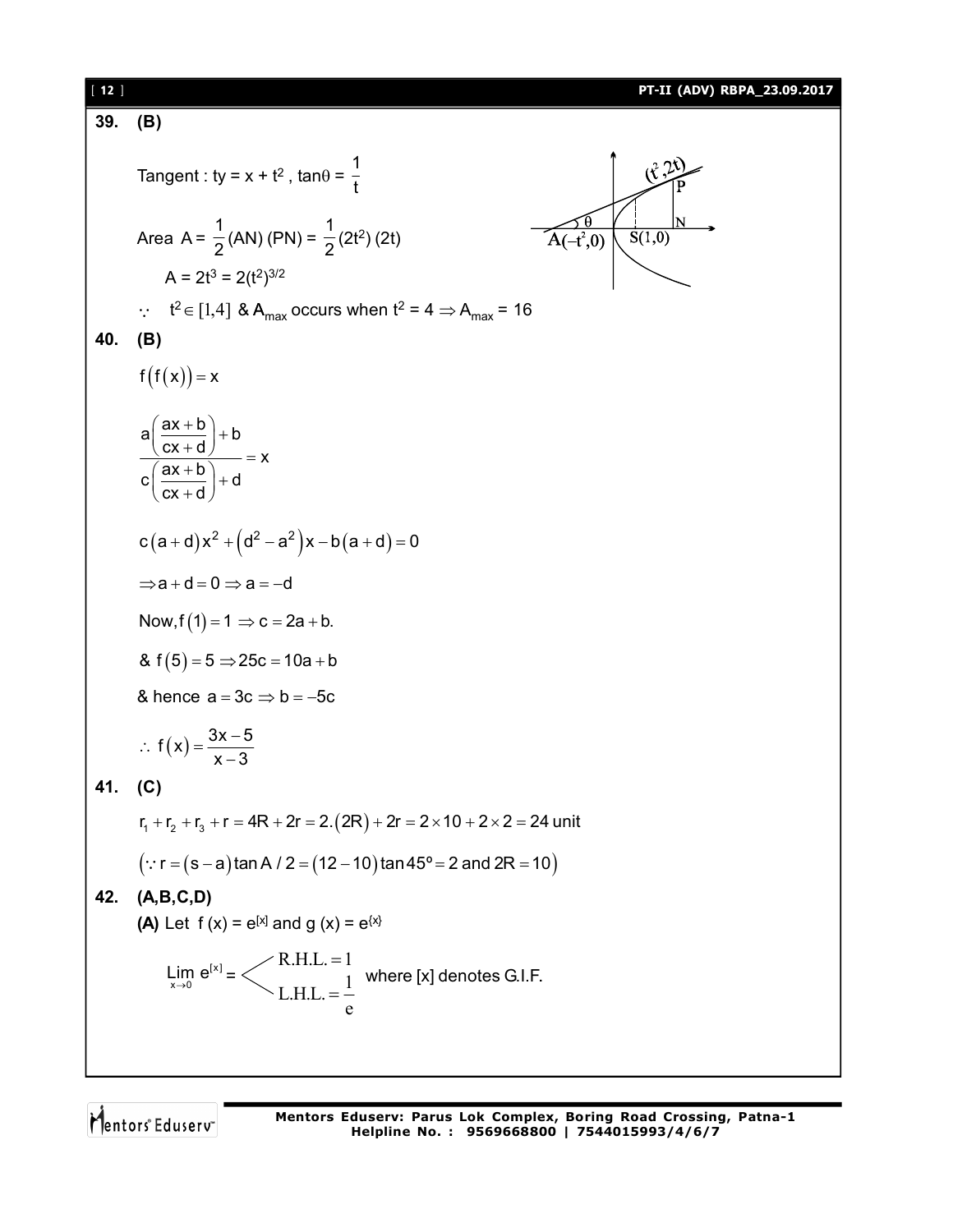### **PT-II (ADV) RBPA\_23.09.2017** [ **13** ]

{x}  $\lim_{x\to 0} e^{x} =$  $R.H.L. = 1$  $L.H.L. = e$  $=$ where  $\{x\}$  denotes fractional part of  $x$ . but  $\lim_{x\to 0} e^{x} = \lim_{x\to 0} e^{x}$  $\lim_{x\to 0} e^x = 1$  (exists) **(B)** Let  $f(x) = [x]$  and  $g(x) = \{x\}$  $\lim_{x\to 0} [x] =$  $R.H.L. = 0$  $L.H.L. = -1$  $=$  $=-1$  where [x] denotes G.I.F.  $\lim_{x\to 0} \{x\} =$  $R.H.L. = 0$  $L.H.L.=1$  $=$  $=$  1 where {x} denotes fraction part of  $x$ .  $\lim_{x\to 0} \lfloor \{x\} \rfloor = 0$  (exists) **(C)** Let f (x) = sinx  $\frac{100}{x}$  and g (x) = [x], where [·] denotes G..I.F.  $\lim_{x\to 0} g(f(x)) = \lim_{x\to 0} \left[ \frac{\sin x}{x} \right] = 0$  (exists) **(D)** f (x) = 1  $\frac{1}{x-1}$  and g (x) = x + 1 Both  $\lim_{x\to 0} f(x)$  and  $\lim_{x\to 0} g(x)$  exists, but Lim  $f(g(x)) = \lim_{x \to 0} \frac{1}{(x+1)-1} = \lim_{x \to 0} \frac{1}{x}$  $\frac{1}{x+1}-1$  = LIM  $\frac{1}{x}\times0$  = does not exist. ] **43. (B, D)**  $x \rightarrow 1$   $x \rightarrow 1$  $\lim f(x) = \lim \cos \pi x = -1$  $(x-1)$  $x \rightarrow 1^+$   $x \rightarrow 1^+$  $\lim f(x) = \lim \frac{-\sin(x-1)}{1} = -1$  $x \to 1^+$   $x \to 1^+$   $x-1$ =  $\lim \frac{-\sin(x-1)}{1} = -1$  $\overline{\phantom{0}}$  $f(1) = -1$  $(1)$  =  $\lim_{x\to 1^-}$  $f'(1^-) = \lim \frac{\cos \pi x + 1}{4} = 0$  $- x - 1$ - $\rightarrow$ =  $\lim \frac{\cos \pi x + 1}{4} = 0$  $\overline{\phantom{a}}$  $(1^{\circ})^{\circ}$  $(x - 1)$  $x \rightarrow 1^+$  $\frac{\sin(x-1)}{1} + 1$  $f'(1^+) = \lim_{x \to 1^+} \frac{x-1}{x-1}$  $\rightarrow$  $-\frac{\sin(x-1)}{1}+1$  $=$  lim  $\frac{\mathsf{x}-\mathsf{x}}{\mathsf{y}-\mathsf{x}}$ -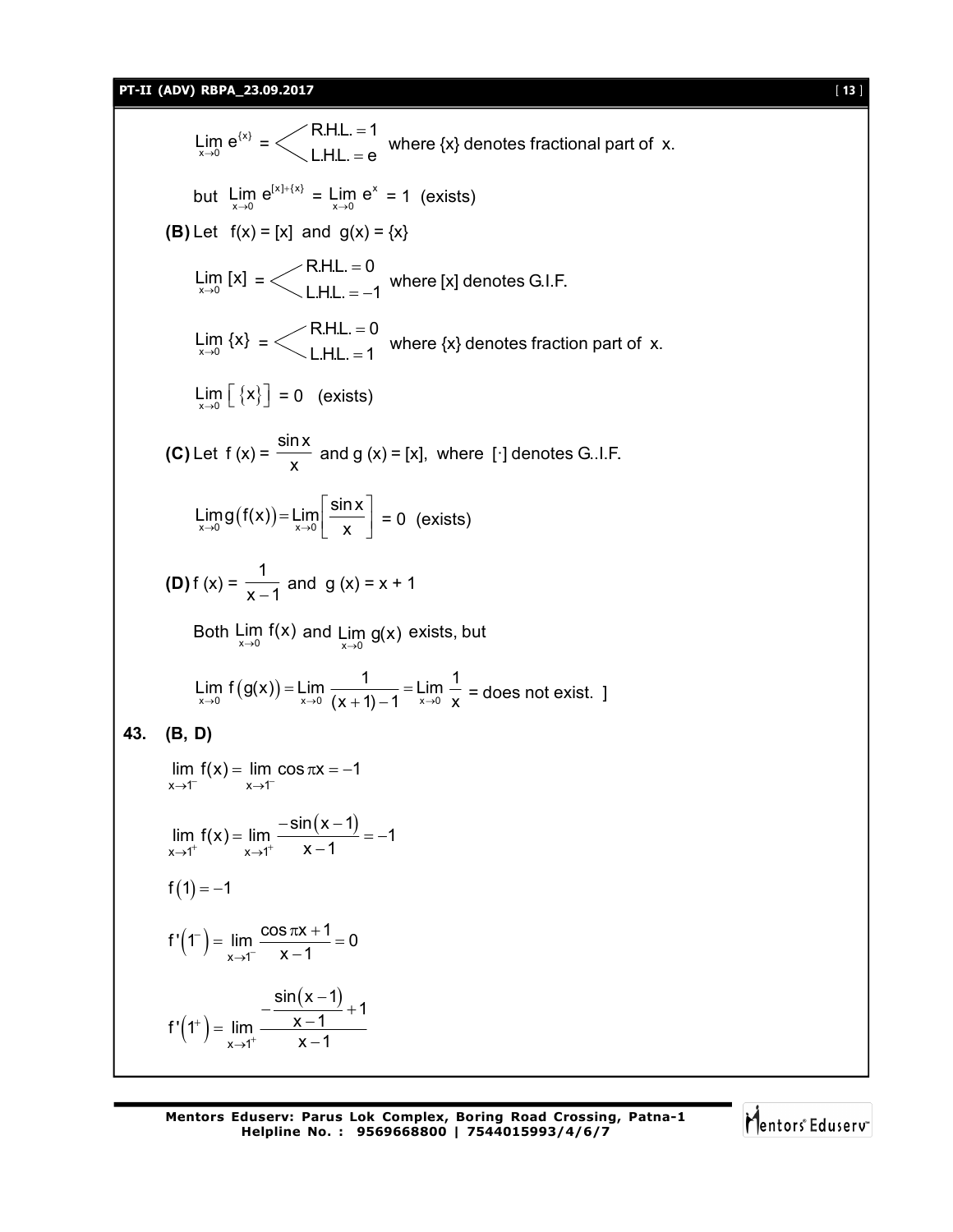[ **14** ] **PT-II (ADV) RBPA\_23.09.2017**

$$
\lim_{x \to 1^{+}} \frac{-\sin(x-1) + x - 1}{(x-1)^{2}}
$$
\n
$$
= \lim_{x \to 1^{+}} \frac{1 - \cos(x-1)}{2(x-1)} = 0
$$
\n44. (C, D)  
\n
$$
f'(x) = \lim_{x \to 0} \frac{f(x+h) - f(x)}{h} = \lim_{h \to 0} \frac{e^{x}f(h) + e^{h}f(x) - f(x)}{h}
$$
\n
$$
= \lim_{h \to 0} \frac{e^{x}f(h)}{h} + f(x) \lim_{h \to 0} \frac{e^{h} - 1}{h}
$$
\n
$$
= e^{x} \lim_{h \to 0} \frac{f(0+h) - f(0)}{h} + f(x) \qquad \{\because f(0) = 0\}
$$
\nor  $f'(x) = e^{x}f'(0) + f(x) = 3e^{x} + f(x)$   
\n
$$
\Rightarrow f'(x) - f(x) = 3e^{x}
$$
\n
$$
\Rightarrow f'(x) - f(x) = 3e^{x}
$$
\n
$$
\Rightarrow f'(x) - f(x) = 3e^{x}
$$
\n
$$
\Rightarrow f'(x) - f(x) = 3e^{x}
$$
\n
$$
\Rightarrow f'(x) - f(x) = 3e^{x}
$$
\n
$$
\Rightarrow f'(x) - f(x) = 3e^{x}
$$
\n
$$
\Rightarrow f'(x) = 3e^{x} \Rightarrow 3e^{x} = 3 \text{ d}x
$$
\n
$$
\Rightarrow y = 3xe^{x} + ce^{x} \Rightarrow f(x) = 3xe^{x} + ce^{x}
$$
\n
$$
\Rightarrow f'(x) = 3xe^{x} + ce^{x}
$$
\n
$$
\Rightarrow f'(x) = 3xe^{x} + ce^{x}
$$
\n
$$
\Rightarrow f'(x) = 3xe^{x} + ce^{x}
$$
\n
$$
\Rightarrow f'(x) = 3xe^{x} + ce^{x}
$$
\n
$$
\Rightarrow f'(x) = 3xe^{x} + ce^{x}
$$
\n
$$
\Rightarrow f'(x) = 3xe^{x} + ce^{x}
$$
\n
$$
\Rightarrow f'(x) = 3xe^{x} + ce^{x}
$$
\n
$$
\Rightarrow f'(x) = 3xe^{x} + ce^{x}
$$
\n
$$
\Rightarrow f'(
$$

Mentors<sup>e</sup> Eduserv<sup>-</sup>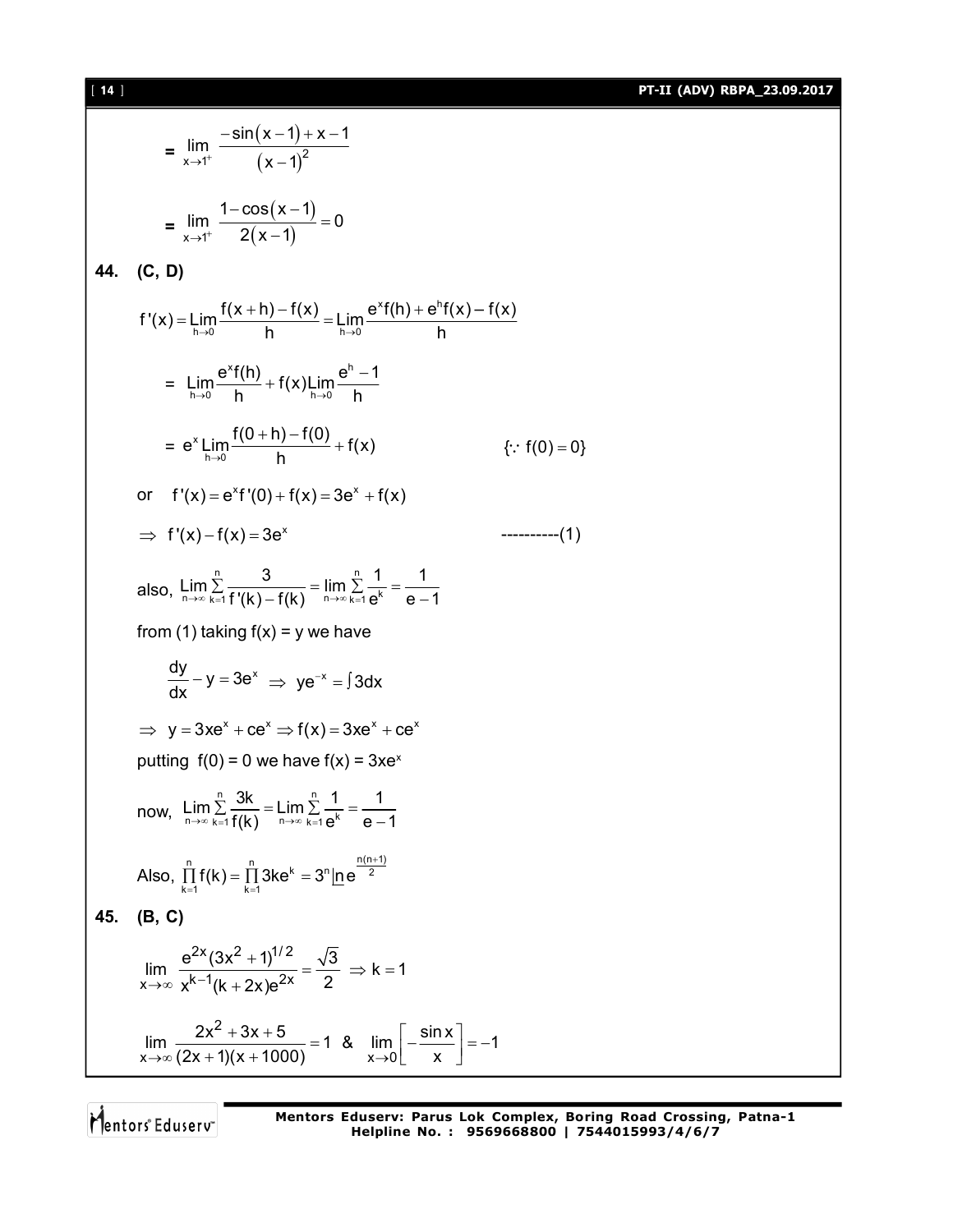## **PT-II (ADV) RBPA\_23.09.2017** [ **15** ]

# **46. (A,B,C)**

According to the given coordinates of C and co-ordinates of focus we can see that if we plot the diameter through C and S the other end (say Q) lies on directrix of parabola hence the circle must pass through R. As equation of (CS) is  $x + y = 2$  and parabola is  $y^2 = 8x$ 

 $\Rightarrow$  x - co-ordinate of P is  $(6-4\sqrt{2})$ 

 $\Rightarrow$  PM = 2 + 6 - 4 $\sqrt{2}$  = 8 - 4 $\sqrt{2}$ 

 $CP = (Radius of circle – (SP))$ 

 $= 2\sqrt{2} - (8 - 4\sqrt{2}) = 6\sqrt{2} - 8$ 

Slope of  $CQ \times$ slope of  $CR = -1$ 

 $\Rightarrow$  (C) is also correct



# **47. (A,B,C,D)**

Point of contact will lie on  $y = x$  (say ( $\alpha$ ,  $\alpha$ )) and slope of tangent can be ±1 and

 $\alpha$  = a $\alpha$ <sup>2</sup> + a $\alpha$  + 1  $\frac{1}{24}$  . Eliminating  $\alpha$ , we get

$$
\left(\frac{\pm 1 - a}{2a}\right) = a \left(\frac{\pm 1 - a}{2a}\right)^2 + a \left(\frac{\pm 1 - a}{2a}\right) + \frac{1}{24}
$$
  
2 3 13 + \sqrt{601}

On solving we get a =  $\frac{2}{5}$ ,  $\frac{3}{5}$ ,  $\frac{13 \pm \sqrt{601}}{40}$  $3'2'$  12  $\pm$ 

**48. (A,B,C)**

For given condition,  $f(x + y) = f(x)f(y) \quad \forall x, y, \in R$ 

we get  $f(x) = e^{2x}$ 

$$
\int_{0}^{\ln 3} [f(x)e^{-x}]dx = \int_{0}^{\ln 3} [e^{x}]dx = \ln 2 + 2(\ln 3 - \ln 2) = \ln(4.5)
$$

$$
Lt_{x\to 0^+}[e^{2x}] = 1, Lt_{x\to 0^-}[e^{2x}] = 0
$$
  
  $\therefore$  limit not exist

$$
f^{-1}(x)=\ell n\sqrt{x},\ x>0
$$

**49. (B, C)**

 $x^2 + y^2 - 8x - 16y + 60 = 0$  ....(i) Equation of chord of contact from  $(-2, 0)$  is  $- 2x - 4(x - 2) - 8x + 60 = 0$  $3x + 4y - 34 = 0$  ....(ii) From (i) and (ii)

Mentors<sup>®</sup> Eduserv<sup>®</sup>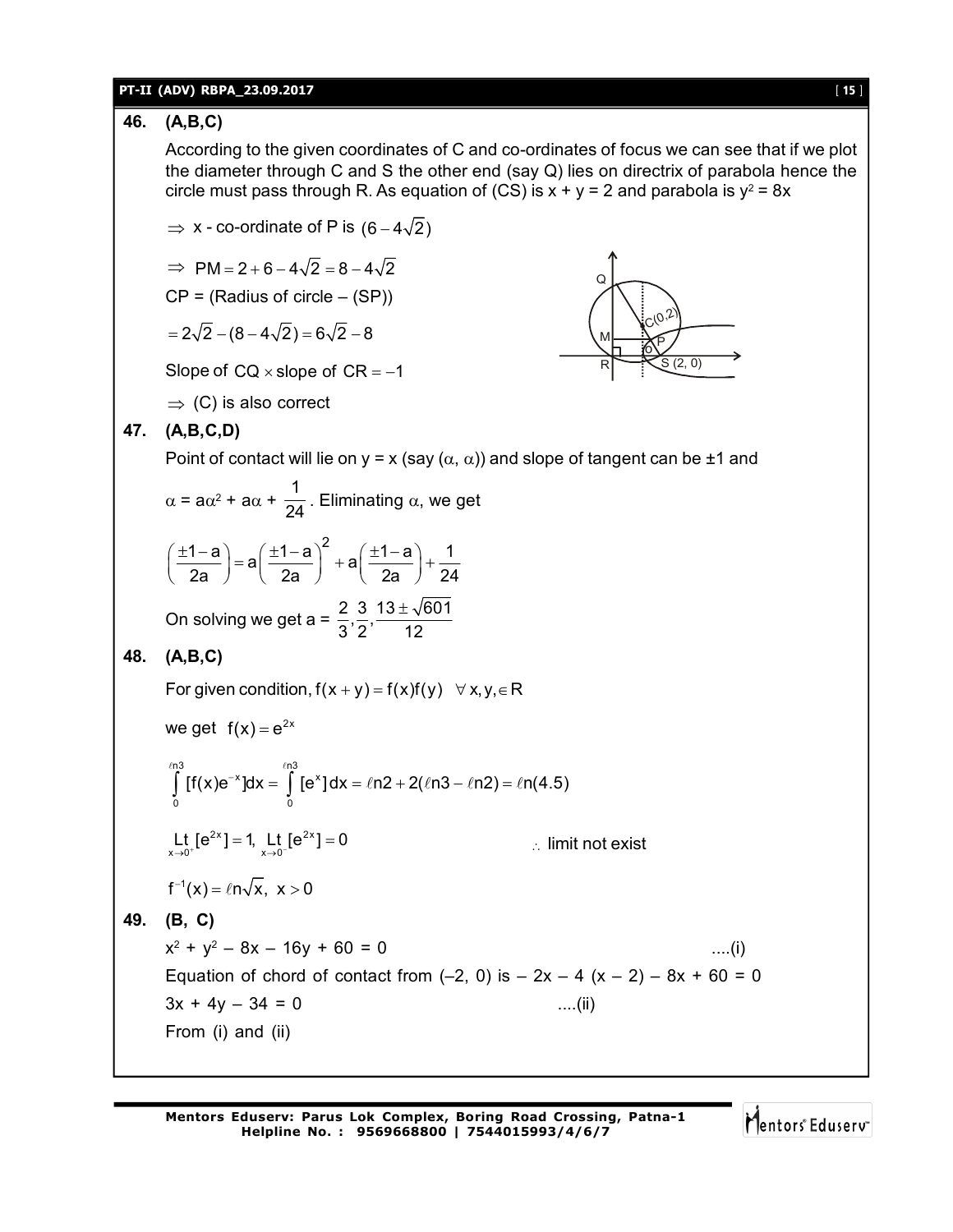[ **16** ] **PT-II (ADV) RBPA\_23.09.2017**  $x^2 + \left(\frac{34 - 3x}{4}\right)^2$  $\left(\frac{-3x}{4}\right)^2$  – 8x – 16  $\left(\frac{34-3x}{4}\right)^2$  $\frac{1}{4}$  + 60 = 0  $16x^2 + 1156 - 204x + 9x^2 - 128x - 2176 + 960 = 0$  $5x^2 - 28x - 12 = 0$   $\Rightarrow$   $(x - 6) (5x + 2) = 0$  $x = 6, -\frac{2}{5}$ 5  $\therefore$  points are (6, 4),  $\left(-\frac{2}{5}, \frac{44}{5}\right)$ . **50. (8)** put  $x = 1/t$ 1/3  $(1.3)$   $(1.3)$   $(1.3)$ p t $\rightarrow 0$  $\lim_{t \to \infty} t^{-p} \left( \left( \frac{1}{t} + 1 \right)^{1/3} + \left( \frac{1}{t} - 1 \right)^{1/3} - 2 \left( \frac{1}{t} \right)^{1/3} \right)$  $t + \left( \begin{pmatrix} t \\ t \end{pmatrix} \right) - \left( \begin{pmatrix} t \\ t \end{pmatrix} \right) - \left( \begin{pmatrix} t \\ t \end{pmatrix}$  $\overline{a}$  $\lim_{t\to 0^+} t^{-p} \left( \left( \frac{1}{t} + 1 \right)^{1/3} + \left( \frac{1}{t} - 1 \right)^{1/3} - 2 \left( \frac{1}{t} \right)^{1/3} \right)$  $((1+t)^{n}+(1-t)^{n}-2)$  $p-\frac{1}{3}((1+1)^{1/3}+(1-1)^{1/3})$  $t\rightarrow 0^{-}$  $\lim_{x \to 0^+} t^{-3} ((1+t)^{15} + (1-t)^{15} - 2)$  $-p-\frac{1}{2}$  $\rightarrow$  $(+t)$   $+$   $(+(1-t)$   $-2$ Using expansion, the limit will be finite non-zero real number provided  $-p - \frac{1}{2} = -2 \Rightarrow p = \frac{5}{2}$ 3 3  $-p-\frac{1}{2}=-2 \Rightarrow p=\frac{1}{2}$ **51. (5)**  $g(x) = x^3 - 3x + \frac{1}{2}$ 2  $g'(x) = 3x^2 - 3 = 0$ ,  $x = 1, -1$ Now f(x) can have 3 points of non-differentibility only when  $g(1) < \alpha < g(-1)$ **x(-1,5/2) y=**  $\left(1, -\frac{3}{2}\right)$  $1, -\frac{3}{2}$  $\left(0,\frac{1}{2}\right)$  $0, \frac{1}{2}$  $\Rightarrow$  $\alpha \in \left(\frac{-3}{2},\frac{5}{2}\right)$  $2^{\prime}2$  $\Rightarrow$   $[\alpha ] = -2, -1, 0, 1, 2$ Here is the graph is  $y = f(x)$ **52. (6)** (tan ∵√*3* – tan ∵√2 ) ¦ tan<sup>-1</sup>  $\frac{1}{\sqrt{2}}$  - (tan<sup>-1</sup> $\sqrt{3}$  - tan<sup>-1</sup> $\sqrt{2}$ ) 2  $\frac{-1}{\sqrt{2}} - (\tan^{-1}\sqrt{3} - \tan^{-1}\sqrt{3})$